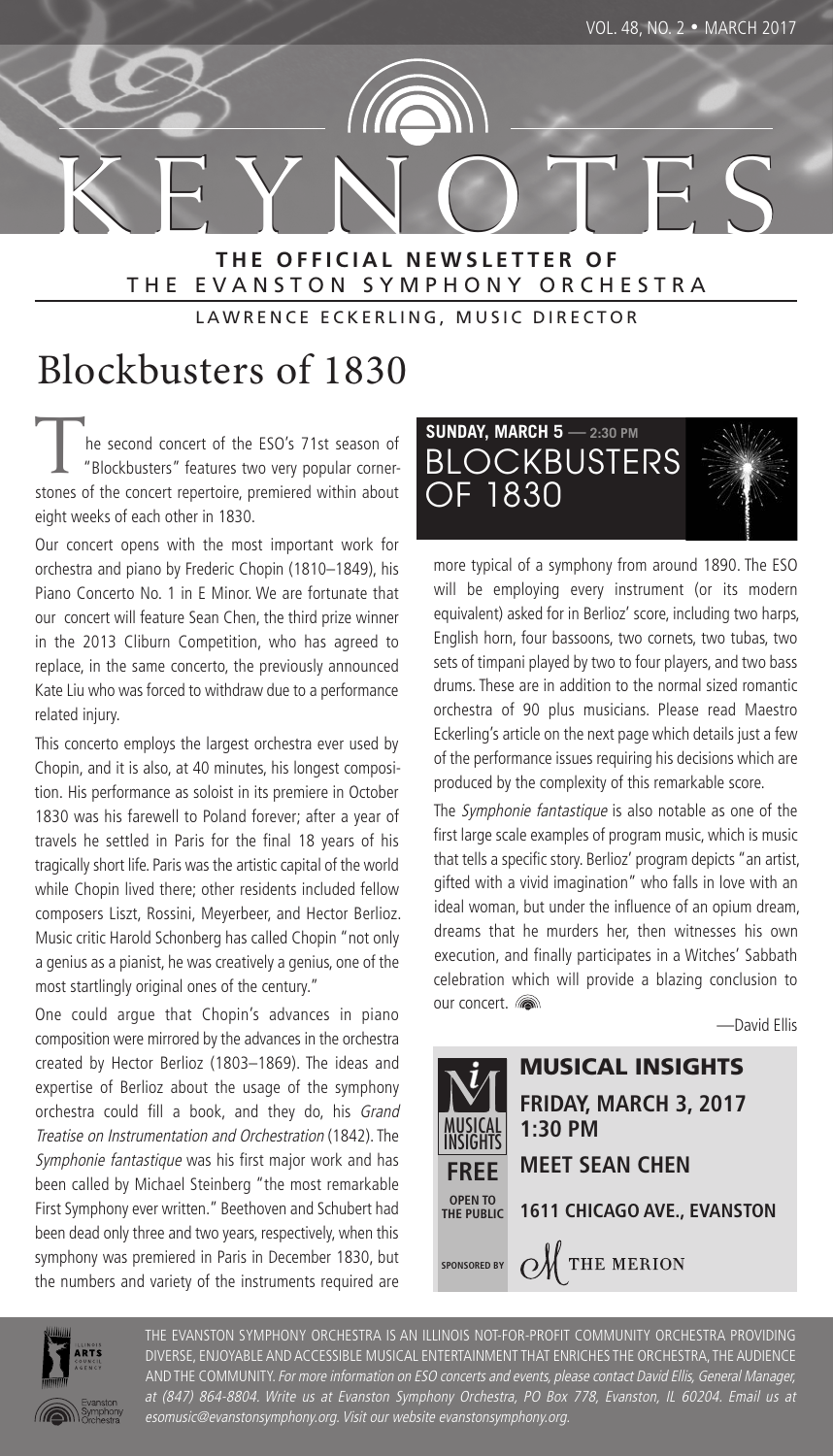# BEHIND THE SCENES



I've always believed that a musical performance is a joint effort between the composer/creator and the audience, filtered through the performers. The orchestra conductor has numerous choices to make to bring off a performance. The conductor must hold in reverence

what the composer has created, with a genuine respect for both the composer and the composition. What the composer has written matters. Less tangibly, what the composer meant by what he/she wrote also matters. And sometimes, performers have enough information to make judgements, and sometimes they don't. And sometimes, generations after the premiere, new information becomes available through great scholarship that better informs on the range of possible interpretations.

The Symphonie fantastique of Hector Berlioz, with its extremely large number and types of instruments, has presented multiple performance options ever since its premiere in 1830. The ESO's performance will utilize the most recent edition of the score, which contains "more informed" information than earlier editions. Will the average listener (assuming familiarity with the piece) be able to hear differences from what they may be used to hearing? Some of the differences for sure! Others are more subtle. But even those subtle differences will make a difference in the cohesiveness and logic of the performance.

Probably the most obvious difference, one that many that listeners will notice, is that there is a "repeat" of the whole opening section of the fourth movement "March to the Scaffold." This lengthens this most popular movement by two minutes. But it is so exciting that it SHOULD be heard again! Other, subtler, pieces of new information include articulations of the woodwind solos in the third movement "Scene in the Country," and overall phrasing in all instruments throughout the entire symphony.

Is every question answered as a result of using the latest scholarship? Absolutely not! That is where the conductor's best musical judgment comes in, along with reverence for the composer. One example is that Berlioz "after the fact" added a cornet part for the second movement "A Ball" that was not in his original score. The edition of the score being used for our performance does not include this added part as a performance option, but after consultation with our principal trumpet player, I have decided to include it anyway. (Many Berlioz scholars believe this cornet part should be included in modern performance). Another example is in the last movement "Dream of a Witches' Sabbath." Berlioz writes a "glissando" (a slide) that goes for one entire downward octave (the distance of a complete major scale) for the piccolo, flute and oboe. The problem is that it is physically impossible to play that kind of glissando on any of those instruments! (The composer was only 26 when he wrote this!) So how to accomplish this, or at least approximate it, is definitely a decision that needs to be addressed for every performance of this symphony.

Finally, sometimes, certain traditions in music performance become so engrained in listeners' (and performers') expectations that when they are NOT there, even if it is nowhere to be found in the composer's score, people would miss it. One such place is in the final movement where, at an extraordinarily spooky point, string players usually play right on or very close to the bridge (sul ponticello) to create a very weird nasal sound. This effect is produced at virtually every performance, but it is nowhere to be found in any score created by the composer. The ESO will also follow tradition here!

I hope I've shown that musical performance is much more than just playing the notes. Many, many decisions must be made to ultimately give you, our audience, a satisfying sonic experience.

> —Lawrence Eckerling Music Director, Evanston Symphony Orchestra

## **Musical Insights — Truly a WIN-WIN!**

Whether you attend Musical Insights to get a glimpse of the concert to come, or attend to enjoy the perspective of three gifted musicians (even though you may be unable to attend the full performance two days later) you are the lucky winner of a great mid-day interlude! ESO Maestro Lawrence Eckerling shares his fantastic gifts as conductor and interpreter of musical masterworks, discussing the various themes and structure of the selection, the highlights of different movements, demonstrating many of his points using his terrific talent as a pianist.

ESO General Manager David Ellis shares the depth and breadth of his vast knowledge of musical history and historic performances, providing social context, composer background, composition insights, then illustrating all this with brief clips of outstanding performances of the featured opus. Finally, the headliner soloist (this time, pianist Sean Chen)

shares his or her talent with a sneak preview of the work to be presented, and/or perhaps a short related work by the same composer. It's a chance to see and hear the soloist in a more intimate setting, reminiscent of a salon performance. A brief Q & A allows the Musical Insights audience to engage in the discussion; light refreshments after the presentation provide the opportunity to continue the conversation oneon-one with these three very knowledgeable and talented musical inspirations!

Truly a WIN-WIN — an interesting and enjoyable way to enhance your appreciation of the concert to come, or an informative presentation and demonstration of some of the great masterpieces of the symphonic library.

Friday, March 3rd at 1:30 pm in the Crystal Ballroom at The Merion (1611 Chicago Avenue) offers you the chance to be a part the next WIN-WIN Musical Insights!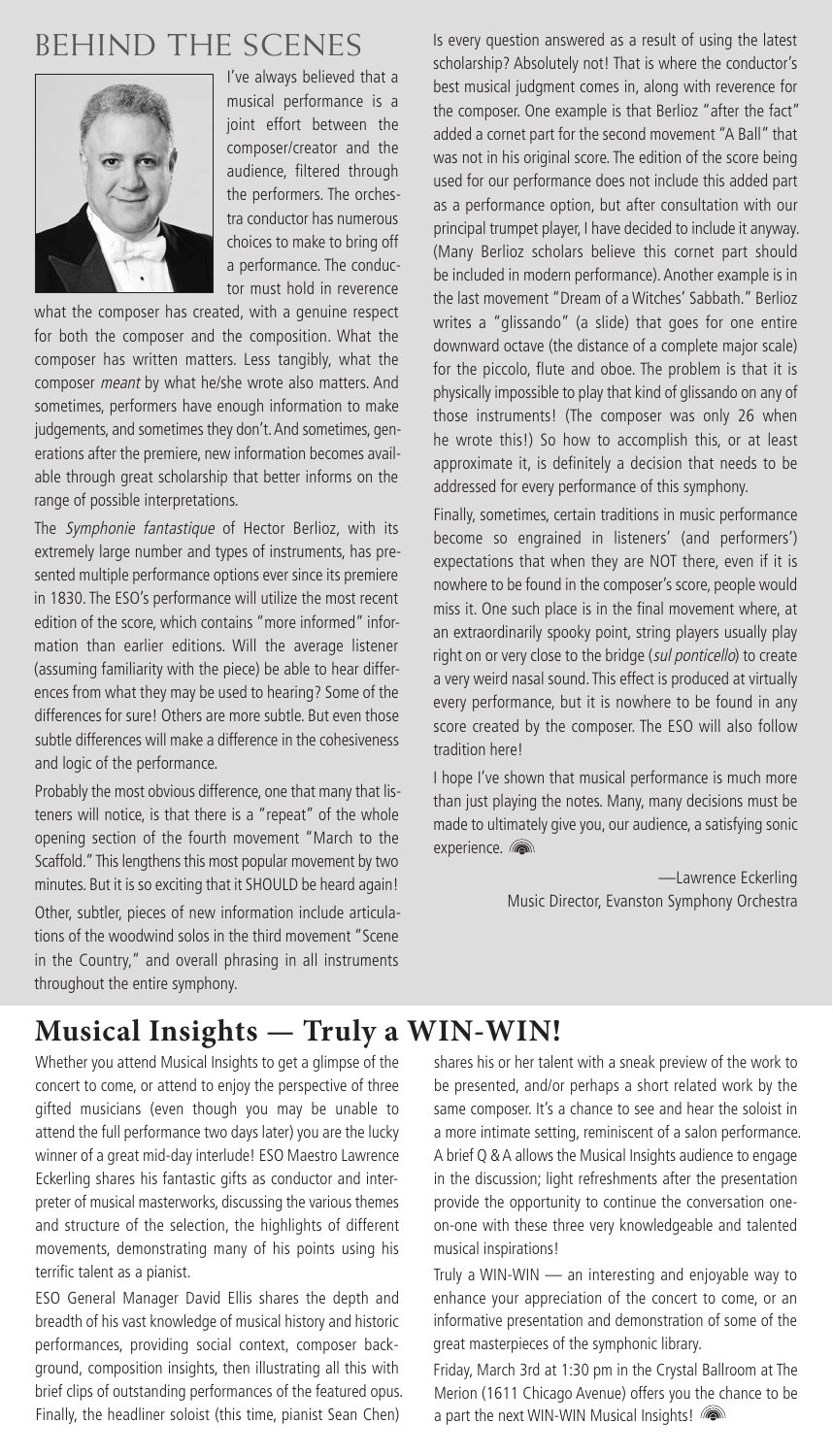#### **Meet Sean Chen**



Some pianists say they were on the road to their profession as early as grade school. Others claim they loved piano, but got started on the professional road more or less by accident. Not so Sean Chen, who can perhaps be described as more of a "calculated" pianist.

Sean's parents came to the U.S. from Taiwan to study for their master's degrees at the University of Illinois in Champaign-Urbana After successfully completing their studies at U of I, jobs and second master's degrees took them to Florida, where Sean was born. When he was four, his family, which by then included younger twin brothers, moved to Oak Park, California.

When asked if he came from a musical family, Sean described his parents as being appreciative of all types of music. His dad plays the guitar, especially the 70s music of James Taylor and Eric Clapton, while his grandfather in Taiwan plays traditional Chinese instruments and also enjoys the art of Chinese calligraphy.

Sean's parents thought he would enjoy the piano because he had fun playing with a kid's keyboard when he was very small, so he started "real" piano lessons at five and violin lessons a few years later. His brothers followed suit on both instruments, but Sean says they were better at the violin than he was, hence his concentration on piano.

He said he really enjoyed not only the sound but also the tactile experience of playing the piano, describing it as "viscerally satisfying using [his] fingers — and music comes out!" He was very happy when he was assigned a new piece of music to study because he always discovered something new when he tackled it.

Despite his obvious talent, Sean said that music was primarily a hobby in high school. He had some excellent teachers, each of whom had a different perspective and therefore contributed to his learning in different ways. He also soloed several times with a regional Los Angeles orchestra. Sean's achievements were impressive even before he graduated from high school and included the NFAA ARTSweek, Los Angeles Music Center's Spotlight, and 2006 Presidential Scholars awards. Because he was also good at math and science, he was accepted at MIT and Harvard as well as at Juilliard. However, he had trouble deciding which path to choose.Then came the "calculation:" if he went to Juilliard and didn't like it, he could always transfer to MIT or Harvard and continue on a math-science path. However, if he chose the math-science path and didn't like it, it would be difficult to transfer to a music school after not having concentrated on music for a prolonged time. Juilliard it was! (He also said that another thing spurring him on to Juilliard was the number of people telling him not to go there!)

If Sean was hedging his bets when he enrolled at Juilliard, any doubts he had about his choice were soon gone. Juilliard was where he says he "fell in love with music" and really enjoyed the work there. He also did very well in his courses, which meant that he could take electives at Columbia in other areas that interested him. He was particularly drawn to computer programming, graphics and animation, which came naturally to him and which he's been able to put to use on his own website and in contributions to online open-source projects. He finds computer science a good mesh with music because, in addition to the artistic side of music, he says, there is also the business side with its necessary publicity and networking.

Sean earned both his Bachelor and Master of Music degrees from Juilliard, also garnering several more awards, most notably the Paul and Daisy Soros Fellowship for New Americans. In 2014, he received his Artist Diploma at the Yale School of Music as a George W. Miles Fellow.

While at Juilliard, Sean was third prize winner at the 2013 Van Cliburn International Piano Competition, in which he played under the baton of Leonard Slatkin and describes as a fantastic experience. He was also recipient of the DeHaan Classical Fellowship as the winner of the 2013 American Pianists Awards, a competition in which he played the Bartók Second Piano Concerto with the Indianapolis Symphony Orchestra. Sean has continued to earn accolades for "alluring, colorfully shaded renditions" (New York Times) and "genuinely sensitive" (LA Times) playing, and was named a 2015 fellow by the prestigious Leonore Annenberg Fellowship Fund for the Performing Arts.

Sean like all types of music; he listens to "anything and everything" and appreciates good music of any genre. He played a lot of video games as a kid and, if he thought the music on the game was good, he would play it on the piano. This helped him develop a good ear for transcribing, improvising, composing and arranging. His transcription of Ravel's La Valse has been received with glowing acclaim, and his encore improvisations are lauded as "genuinely brilliant" (Dallas Morning News). His Prelude in F# was commissioned by fellow pianist Eric Zuber, and subsequently performed in New York to excellent reviews. Sean is also an advocate of new music and has collaborated with several composers and performed their works. You can read more about Sean's career at www.seanchenpiano.com. And, one more thing: he says he "likes jazz and can fake it — but couldn't be a replacement in a trio!"

We are delighted to welcome this talented, multifaceted musician to our stage!

—Kelly Brest van Kempen

#### **CD Signing**

Sean Chen will sign copies of his Cliburn Competition CD in the lobby at intermission. The CD features music of Brahms and Bartók, and Beethoven's "Hammerklavier" Sonata (No 29).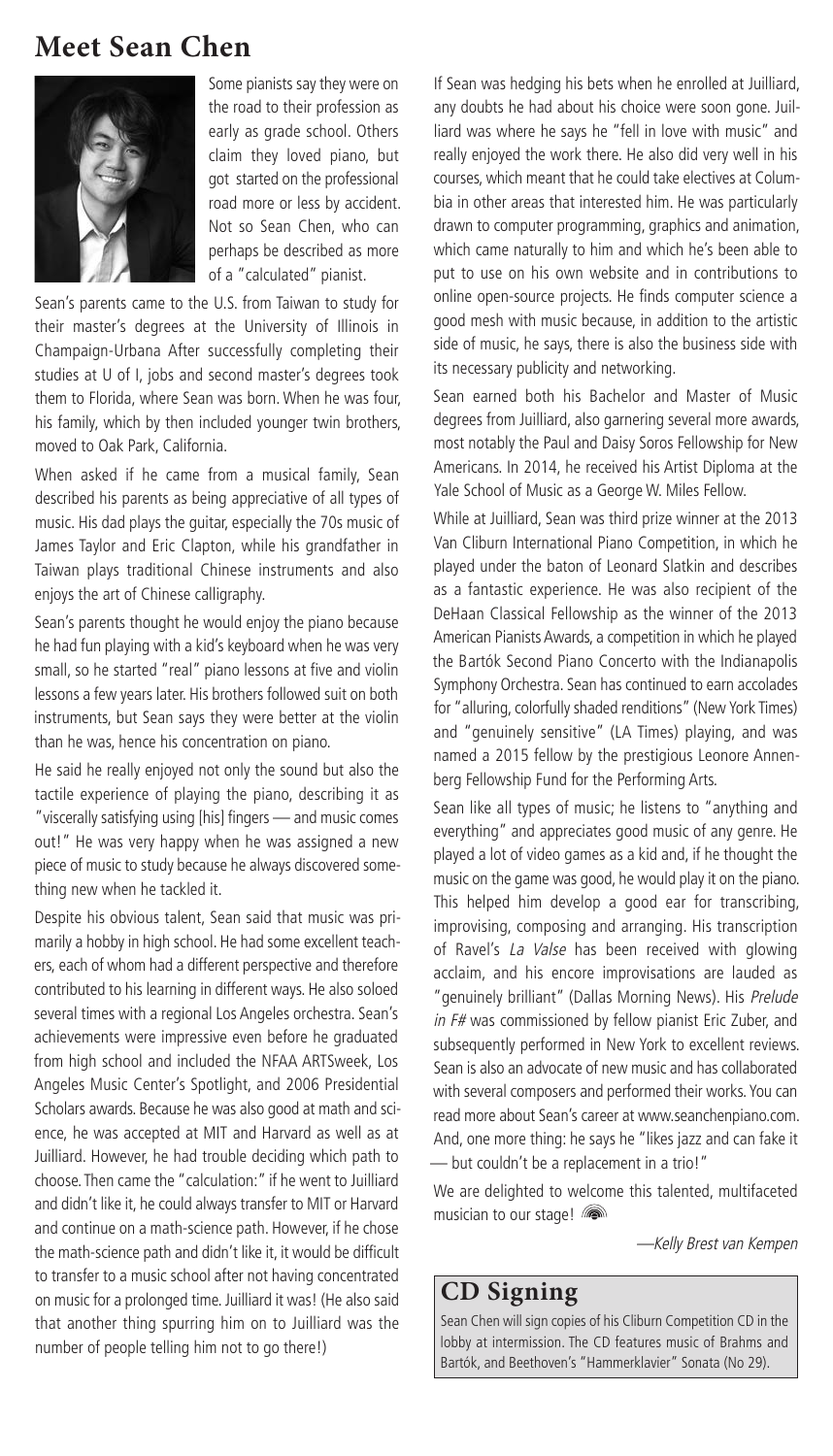

The Evanston Dance Ensemble danced Tchaikovsky's Nutcracker Suite accompanied by the Evanston Symphony Orchestra

#### **Rousing finale brings record audience to their feet!**

With 350 performers on stage, and over 1,100 people in the audience, the "Hallelujah" from Quincy Jones' A Soulful Messiah brought everyone to their feet as our special holiday concert came to its conclusion. This concert shows how our diversity can be celebrated and how music can bring audience and performers together as one community. This joyous festive concert is a collaboration of some of the best performing arts organizations in Evanston. It is the perfect way for families to start the holiday season and we had our largest audience ever this year.The three choirs, North Shore Choral Society, Evanston Children's Choir, and our

own Evanston Symphony Holiday Gospel Chorus sang their hearts out, and the orchestra played superbly. Over 50 young dancers from Evanston Dance Ensemble brought Tchaikovsky's Nutcracker to life. The orchestra opened the concert with a rousing version of Deck the Halls, and showed off some of its excellent wind players in selections from Amahl and the Night Visitors. Everyone left the concert smiling and feeling the warmth of the season. The ESO is grateful to the musicians, dancers, individuals and businesses which make this concert possible.



The North Shore Choral Society joins the Evanston Symphony Orchestra in performing Gloria



Evanston Symphony Gospel Choir with the Evanston Children's Choir